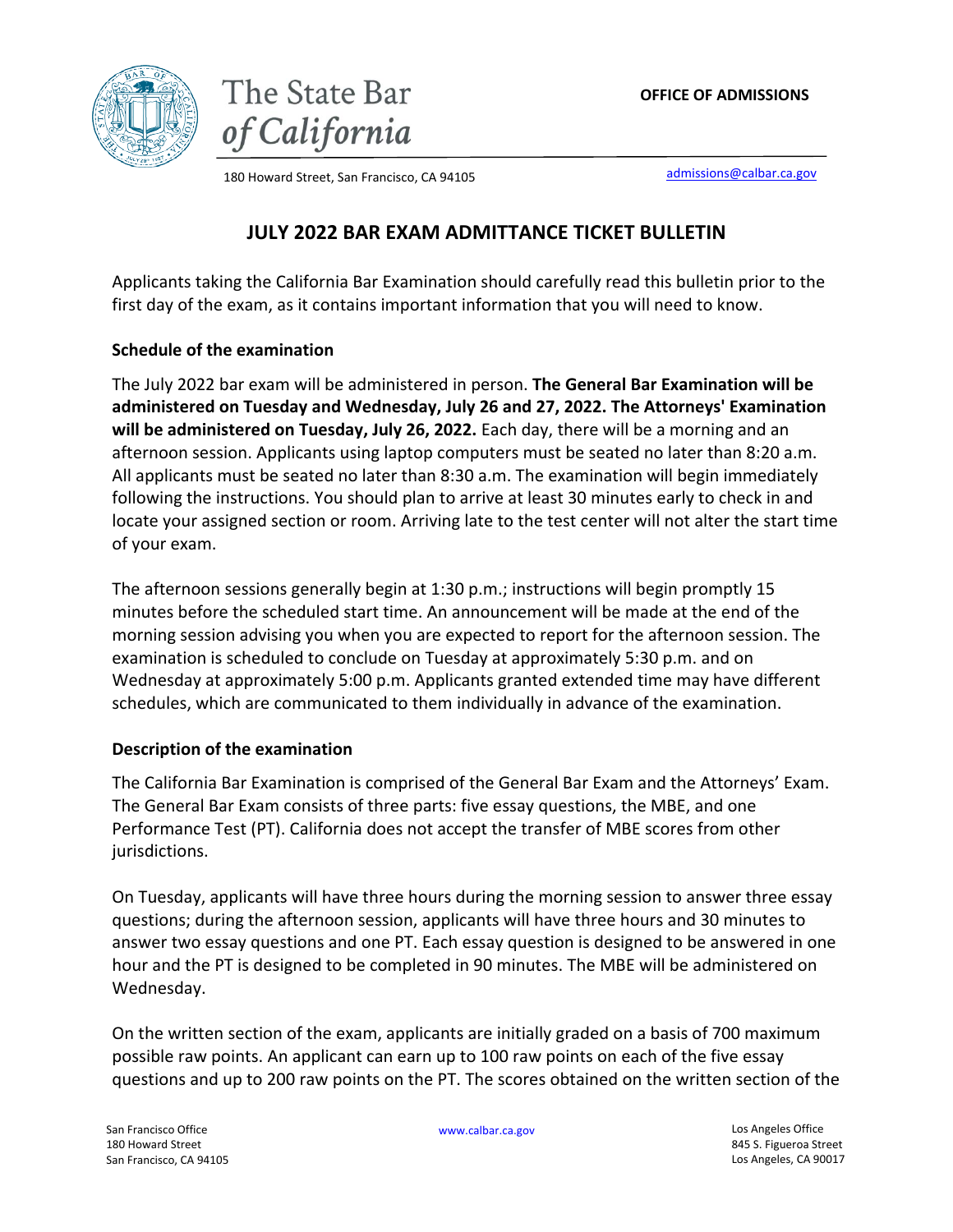exam are then translated to the 2000-point MBE scale. An applicant's total score is the scaled MBE score multiplied by .50 plus the converted score on the written section multiplied by .50. Scaling ensures the two portions of the exam carry the relative weights assigned to them: written (50 percent) and MBE (50percent). The passing score on the exam is 1390.

The Attorneys' Exam consists of the five essay questions and the PT from the General Bar Exam. An applicant can earn up to 100 raw points on each essay question and up to 200 raw points on the PT. The same methodology as described above will be used to convert the written scores to a 2000-point scale. The total scale score for the Attorneys' Exam is based on the written portion. The passing score is 1390.

The Committee of Bar Examiners (CBE) judges the validity of the exam and, at its discretion, may determine that the result of any test, any part of any test, or any individual's score is not valid. Should the CBE invalidate any part of the test, or if any individual's test is declared invalid, or for any reason any part of the test cannot be graded, at its discretion the CBE may decide to make a pass/fail decision on the basis of the valid portion of the applicant's test product available to the CBE.

If you are an attorney who has been approved to take the Attorneys' Examination (1-day exam), the words "1-Day Exam" should be printed on your admittance ticket. If those words are not printed on your admittance ticket, you are scheduled to take the 2-day General Bar Examination. Requests to change from the 1-day Attorneys' Examination to the 2-day General Bar Examination, or vice versa, cannot be honored after the final filing deadline for applications. Requests for changes received after that date will not be processed; applicants must pass the exam selected and approved by the Office of Admissions.

For attorney applicants with disabilities who have been granted accommodations that include an extended day schedule, the number of testing days will be specified in their Testing Accommodations Notice. Please review that schedule carefully.

## **Examination administration rules and policies**

Failure to follow oral and written instructions while the examination is in session will result in notice to the State Bar of California of a violation of examination rules in accordance with the provisions of Title 4, Division 1, Chapter 6 of the Rules of the State Bar of California (*Admissions Rules*). Conduct that results in a violation of security or safety or disrupts the administration of the examination, which includes, but is not limited to, bringing unauthorized items into the examination room (such as cell phones, notes, etc.), writing or typing after time has been called, looking at another applicant's papers, talking while the examination is in session, and being abusive to other applicants, staff, proctors and/or other examination personnel, will result in notice to the State Bar of a violation of examination rules or, in some cases, dismissal from the examination test center. Applicants are expected to maintain a professional attitude toward other applicants, staff, proctors, and other examination personnel at all times. Behavior that is disruptive will be reported to the State Bar for whatever action it deems appropriate.

Applicants may not wear hats, caps, hoods, or any other type of headwear during the exam unless they petitioned for approval by June 1. Upon arrival at the test center, applicants must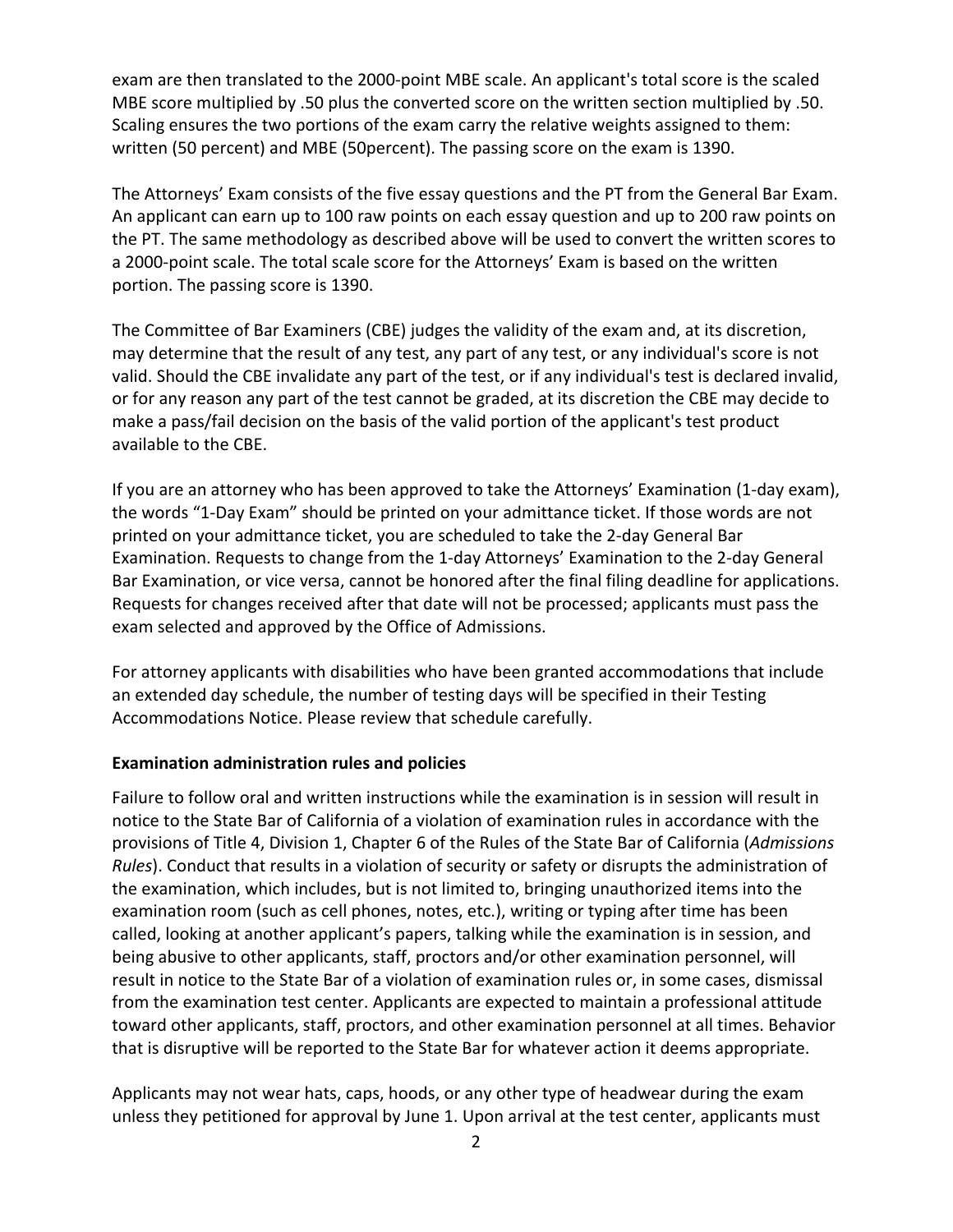be prepared to show a letter from the State Bar that permits them to wear the headwear in the exam room. The headwear may be subject to inspection. Applicants attempting to enter the test center wearing headwear who do not have a letter from the State Bar authorizing them to do so will be issued a Chapter 6 Notice and will be asked to remove the headwear.

## **Only the following items are allowed in the exam areas without prior approval. All items are subject to inspection at the test centers**:

- 1. Government-issued ID
- 2. The admittance ticket with no writing on it
- 3. Silent analog watches
- 4. Prescription medications (does not include cough drops)
- 5. Cash (must not have extraneous writing on it)
- 6. Credit/debit cards that might be needed for the lunch breaks
- 7. Keys
- 8. Face masks without valves (with no patterns or extraneous writing on them)
- 9. Protective gloves (latex or rubber only)
- 10. Nondigital pens (standard blue or black ink), nonmechanical pencils (with eraser incorporated; no separate erasers), pen-style highlighters (must not be used on answers), rulers and paper clips
- 11. Nondigital timers and nondigital clocks measuring 4"x 4" or smaller.
- 12. Eyeglasses (no cases or sunglasses)
- 13. Foam earplugs (cannot be wireless and must not be connected to any mechanism or device)
- 14. Menstrual products
- 15. Inhalers
- 16. Diabetes-related items and equipment (does not include food or drinks)
- 17. Eyedrops in single-use vials
- 18. One back support (without a cover)
- 19. One orthopedic cushion (without a cover)
- 20. One standard-size pillow (without a case)
- 21. One bookstand
- 22. One footrest
- 23. Splints, braces, casts, crutches, wheelchair
- 24. Hearing aids
- 25. TENS units
- 26. Disability-related items that have been approved through the testing accommodations petition process
- 27. Separate keyboard, mouse (wired or wireless), laptop riser/stand no higher than 4 inches and a solid color mouse pad with no writing on it.

**During the MBE sessions, the items listed above are allowed in the exam room, except pens, highlighters, back supports, orthopedic cushions, pillows, bookstands or footrests, and laptops or laptop accessories. If you need any of these items due to a disability, you must request them through the timely filing of a Testing Accommodations Petition.**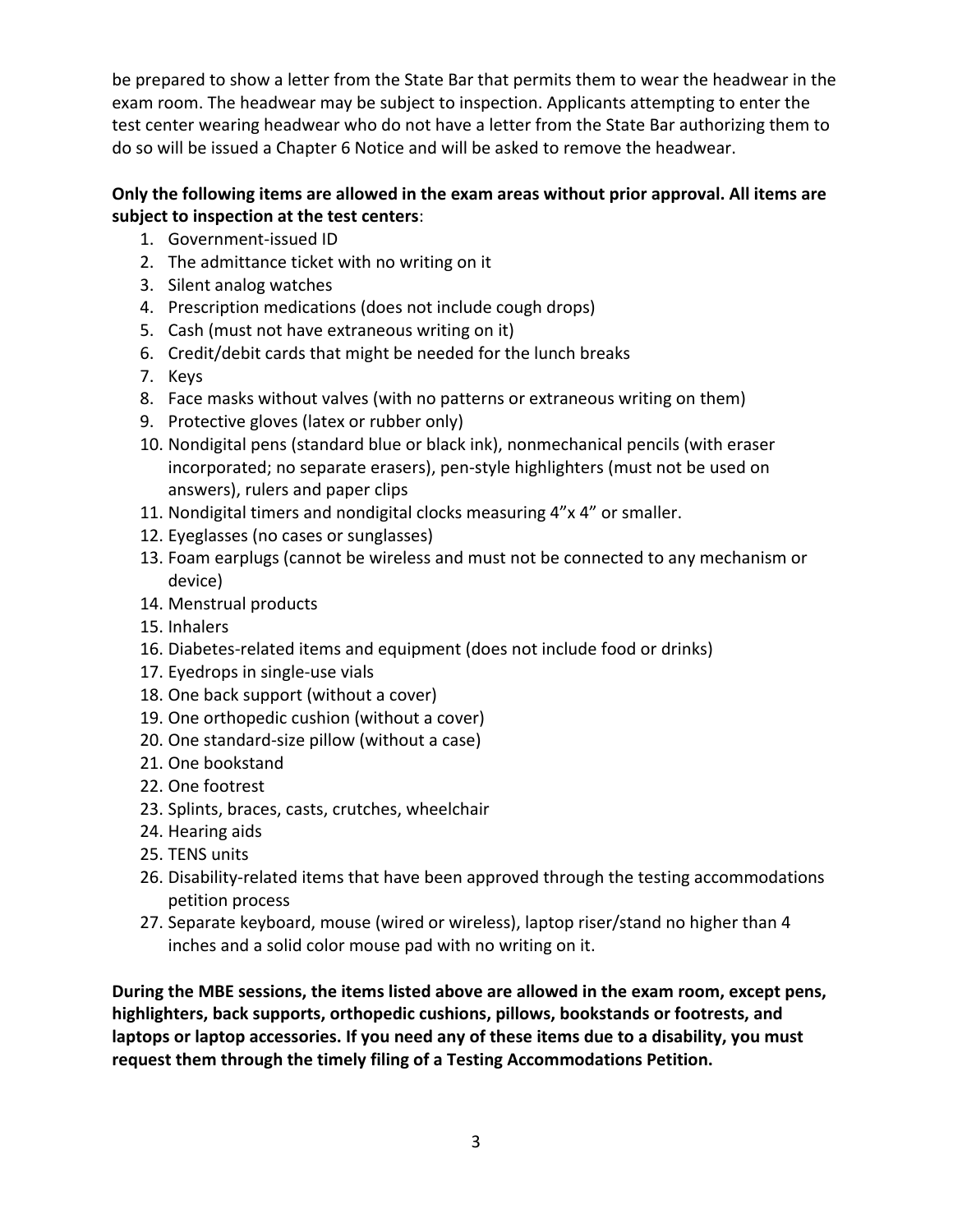Applicants who will be handwriting their exam answers, or who are required to handwrite in the event of a laptop/software malfunction, must bring their own standard blue or black ink ballpoint pens. Applicants must also bring their own pencils for the MBE portion of the exam (several sharpened pencils are recommended). **Mechanical pencils are not permitted.** Pencil sharpeners and separate erasers will not be allowed into the exam room.

Please note that applicants **cannot** bring wallets, tissues, lip balm, cough drops/throat lozenges, gum, candy, or other food or drinks in the exam room. Water and tissues will be available nearby at the test centers.

If unauthorized items are brought into the exam room, either intentionally or inadvertently, they will be confiscated or noted, and the applicant will receive a Chapter 6 Notice and possibly additional sanctions imposed by the State Bar or the CBE. In accordance with the CBE's policies, applicants will receive a score of zero for any session during which they are found to have brought an unauthorized electronic device, such as a cell phone, digital watch or timer, or activity tracker device (e.g., Fitbit) into the exam room, as well as any additional sanctions the State Bar or the CBE may impose.

## **Test center environment**

While every effort will be made to keep the environment of the test center comfortable and quiet, there are times when events, conditions, or actions of third parties occur that are beyond the control of the State Bar or the CBE. For instance, the temperature of the test center may fluctuate due to the weather or the test center's cooling/heating equipment; applicants should be prepared for either warm or cold temperatures. Efforts will be made to keep the test center quiet, but there may be forces outside the control of the State Bar or the CBE that prevent such an environment from being guaranteed. You should come prepared to accommodate noises, such as those made by other applicants taking the exam, proctors carrying out their duties, people entering/exiting the exam room, equipment inside or outside the test center that may make sounds while operating, other meetings or conventions in the same facility, etc. Earplugs of the type specified earlier are strongly recommended.

## **General instructions**

- 1. Your admittance ticket contains your applicant number, your file number, and your NCBE number. **Do not write anything on the ticket.** You will be required to show your ticket to the proctor when you enter the test center. You must keep it in your possession throughout the exam.
- 2. If items other than those allowed are brought to the test center, you will be required to leave them at your own risk outside of the exam area. The State Bar, CBE, Office of Admissions staff, and proctors assume no responsibility for the safekeeping of items that you bring to the test center. You are not permitted access to those items while the exam is in session.
- 3. You should bring any small permitted personal items (e.g., prescription medication, foam earplugs, pens, etc.) into the exam area in a small, clear plastic bag. Larger items, such as pillows, do not need to fit into the clear plastic bag that holds your smaller items.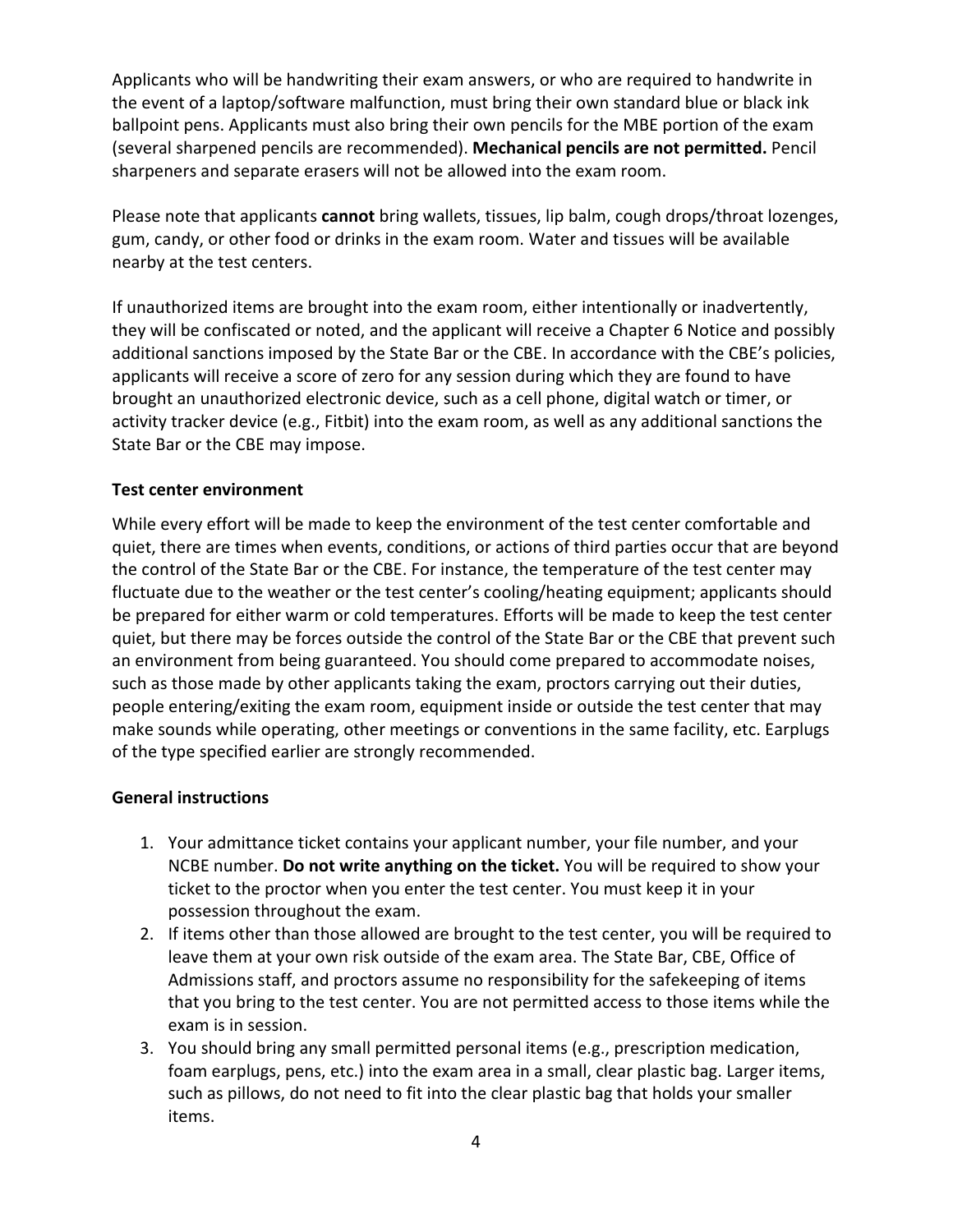- 4. Signs will be posted showing seating assignments by applicant numbers. The number can be found on your admittance ticket. You must occupy the same seating space throughout the examination.
- 5. Upon arrival at your seat, you will be provided with a badge that will be your identification credential during the exam administration, which you may be required to show at any time. The badge must be fastened so it can be easily seen by the proctors. You will be told to relocate the badge if it is not placed appropriately. The badge must be left at your seat during the lunch break.
- 6. At some time during exam administration, you may be required to provide your fingerprints. If you refuse to provide the required fingerprints, you will be issued a Chapter 6 Notice.
- 7. During the exam, you will be required to show a valid government-issued photo ID (e.g., driver's license, California Identification Card, or passport) for the purpose of identity verification. You must carry this photo ID card at all times during the exam.
- 8. At the beginning of each written (essays and PT) session of the examination, you will be instructed to write your applicant number, name, and signature in the upper right-hand section of each of your answer book covers. Do not write notes, outlines, answers, time schedules or make any marks on the inside or outside of your answer book covers. The answer book covers are used for administrative purposes only. Your personal information will not be provided to any graders. Applicant answers are identified by a code number **only**; nothing about an individual applicant is known to the graders.
- 9. You are not allowed to make notes from memory prior to the start of the examination session. If you are using your laptop computer, you may not access any notes or other documents on your computer after you have entered the secure examining area. Scratch paper will be distributed for each written session of the examination. Scratch paper is not permitted during the MBE portion of the examination. **You must not make notes or write anything on your admittance ticket. If writing is found on your admittance ticket, the ticket will be confiscated, and you will be issued a Chapter 6 Notice.**
- 10. If you are handwriting your answers, there is a separate answer book for each written question, and you must be certain that the answer to Question No. 1 is written in the book for Question No. 1, etc. Answers written in a wrong answer book or typed in the wrong answer window while using Examplify, or more than one answer typed in the text box screen while using Examplify, require special handling and could delay the grading of an applicant's answer.
- 11. If you need additional scratch paper or lined paper to write your answers during the examination, raise your hand and a proctor will provide you with what you need. Nothing written on scratch paper will be graded.
- 12. If you are handwriting, you should do so as legibly as possible. A ballpoint pen with standard blue or black ink must be used to write your answers. Answers to the essay and PT questions written in pencil are not acceptable. Only nonmechanical, soft lead #2 pencils may be used for the MBE portion of the exam. Neither highlighters nor whiteout may be used on your answers to the essay and PT questions.
- 13. All answers to the MBE portion of the exam must be marked on the Scantron answer sheets provided. If you have circled or otherwise marked your answers in the question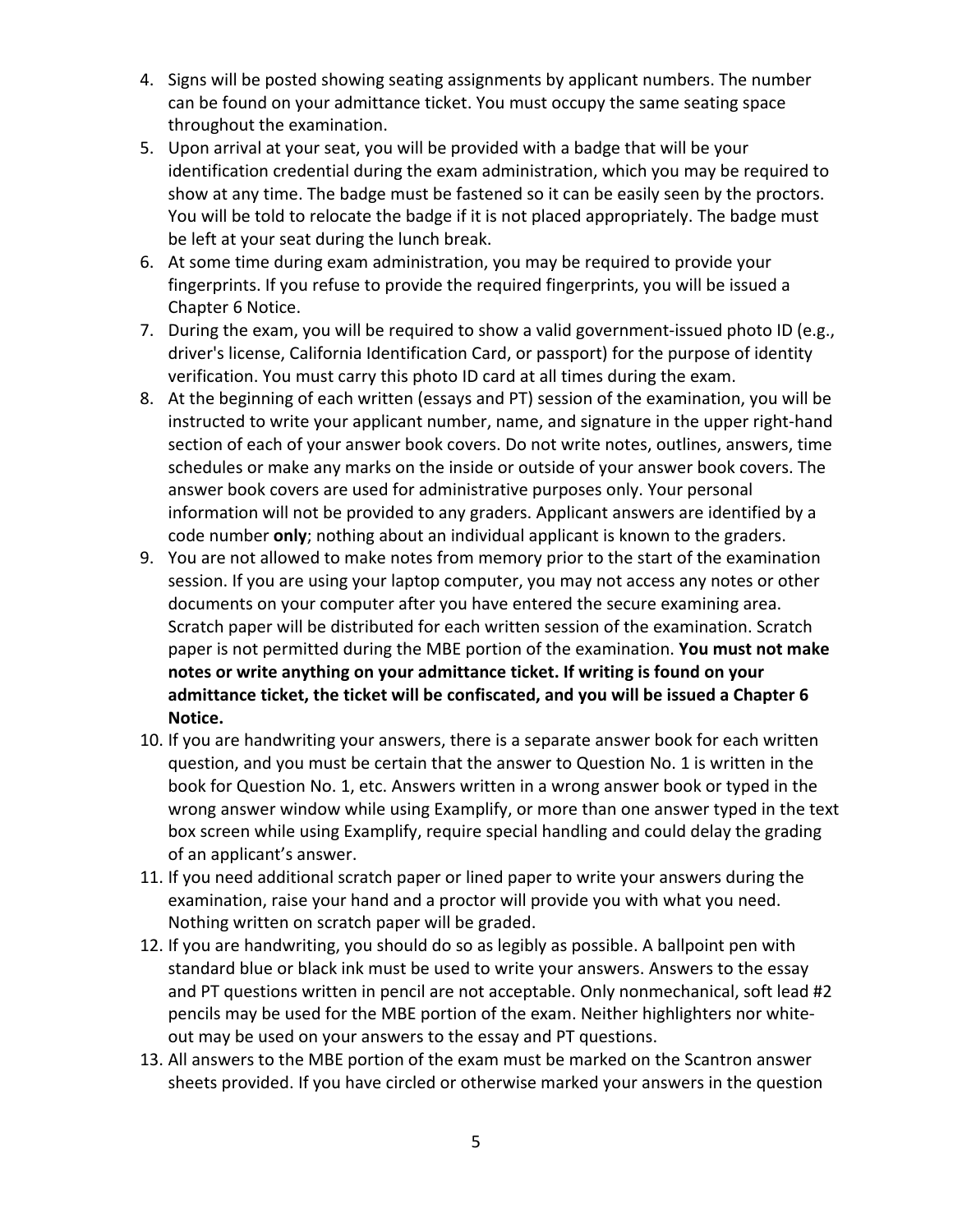booklet, extra time to transfer answers to the answer sheet will not be granted. Only answers properly marked on the answer sheets will be scored.

- 14. Exam questions and used scratch paper may not be taken out of the exam room. After completing each session of the exam, all exam questions and used scratch paper must be placed in the envelope designated for that purpose.
- 15. If you handwrite your exam answers or any part thereof, it is your responsibility to turn in your written exam answers to the proctors. If you have an answer that is partially handwritten because you were unable to complete your answer using your laptop, you must ensure that you complete and submit the form provided by the proctor, which will alert the Grading Department that you have an answer partially handwritten and partially uploaded. You cannot leave the test center with any exam materials, including your answers.
- 16. The exam is electronically timed, and the official time is kept by the announcer. However, you are allowed to keep track of your own time since wall clocks are not provided. During the instructions at the beginning of each session, you will be advised of the courtesy time warnings that will be given. Any failure on the part of the announcer to give the planned warnings will not affect the outcome of the exam or the grading process, and no extra time or other consideration will be granted.
- 17. Timing devices (i.e., watches and clocks) that are allowed to be brought into the exam test centers are to be used solely for the determination of the passage of time. They cannot have a digital display, must be silent, and cannot be larger than 4"x 4." Timing devices that are digital, programmable, and/or make noise are not permitted. If found, they will be confiscated, and the applicant will receive a Chapter 6 Notice.
- 18. Writing and typing of answers must be completed when time is called. Please note that extra time is not granted to any individual applicant for any reason. If you attempt to write anything after time has been called, you will receive a Chapter 6 Notice.
- 19. Restrooms and water will be available at each test center. You should use the facilities before taking your seat so that you do not miss the instructions prior to the start of each session. Extra time to use the restroom will not be granted. You will not be permitted to use the restroom or leave your seat during the last several minutes of the exam session (5 to 15 minutes depending on the session). After time is called, you will **not** be permitted to use the restroom or leave your seat until all materials are collected and inventoried. If you fail to remain seated after being advised to do so or while the exam materials are being collected and inventoried, you will receive a Chapter 6 Notice.
- 20. If you are leaving your seat for any reason, you should be considerate of others who are taking the exam. The scraping of chairs, heavy footsteps, or conversation just outside the exam area can disturb others.
- 21. If you leave the secure exam area during the exam session, you will not be permitted to return for the purpose of completing your exam answers.
- 22. At laptop computer test centers, laptop computers may not be disconnected from electrical outlets or removed from the exam room while the exam is in session, even if you have completed the exam for that session. You must wait until the exam session has concluded and applicants are dismissed before retrieving your computer.
- 23. The proctors' chief function is to proctor the exam; however, if asked, the proctors will attempt to assist with any problems that may arise.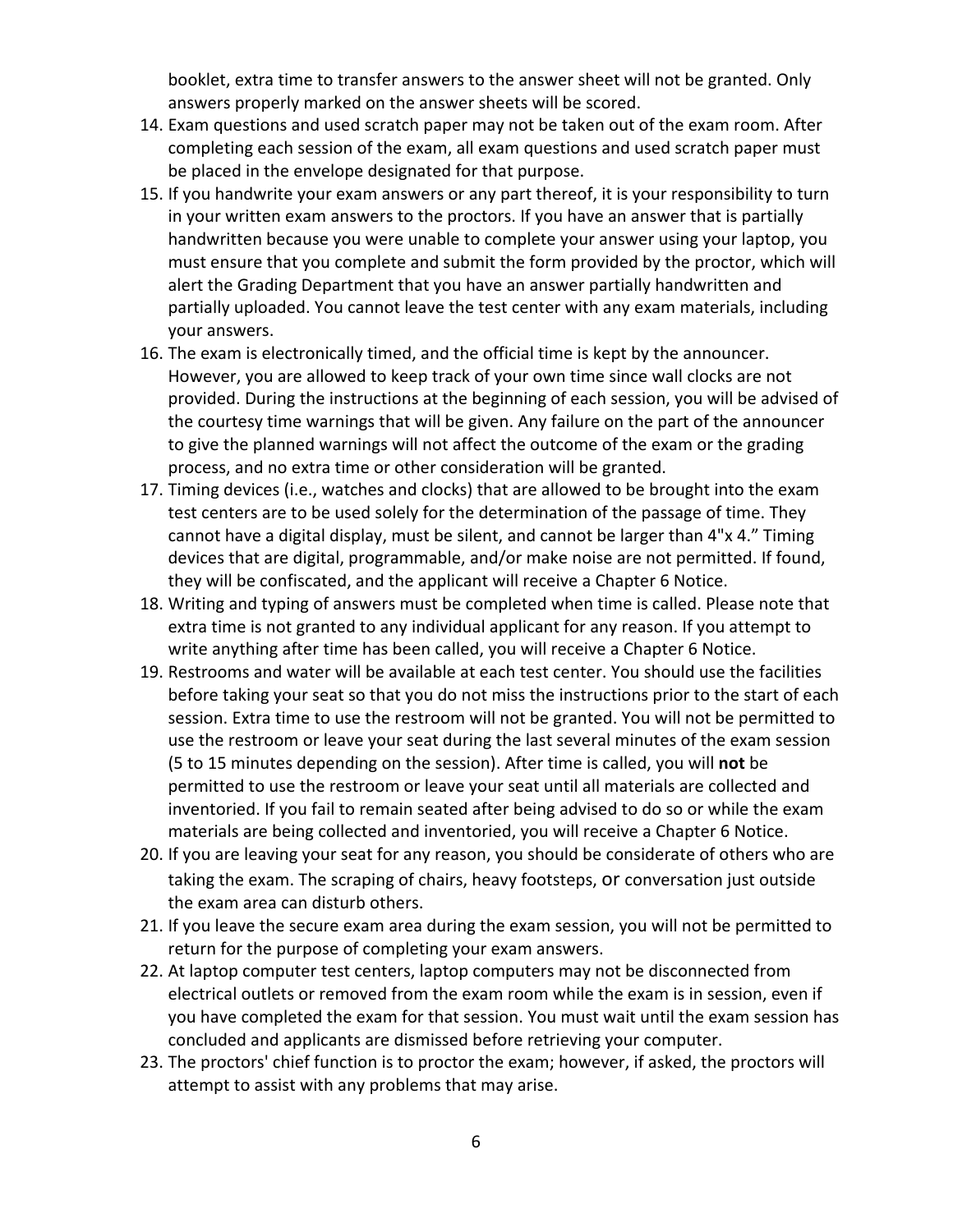24. If there is an emergency of any kind, you should remain seated and wait for instructions on how to proceed.

## **No smoking**

**Smoking is prohibited at test centers located in buildings that do not allow smoking in accordance with city ordinances.** Regardless of whether smoking is prohibited, any applicant who exits the secure exam area in order to smoke while the exam is in progress will not be allowed to re-enter to complete the exam.

## **Laptop computer users**

After you have been notified that your admittance ticket is available, you are eligible to have your laptop registered for use during the exam. You must download and install the required security software (Examplify) onto your laptop, and you must complete the registration process by **July 22, 2022**, with the completion of one mandatory mock exam. Complete the following steps to make sure your laptop is ready for exam day:

- 1. Download the required security software (Examplify) onto your computer and register with ExamSoft.
- 2. Take the one required mock exam and upload the answer files by **July 22, 2022**. The two actual exam files will be downloaded automatically.

**Confirmation**: After you have downloaded the exam files, you will be advised by email from ExamSoft that you have done so. Those confirmation emails are the only certification that your laptop is ready for the exam. You may also check your status and view your download/upload history online by launching Examplify from your laptop and confirming you have the downloads. Log in using the Exam Takers box, click the Exam History button to review your record, and confirm that you have downloaded the exam and mock exam files, and have uploaded the mock exam answer files. It is the responsibility of applicants using laptops to timely upload their exam files containing their answers to the five essay questions and one Performance Test. Applicants who fail to upload their answer files by the published deadline will have a deduction of 10 scaled points taken from their scaled score. Applicants who fail to upload their answer files within two weeks of the published deadline will be given a grade of zero for each answer that is not received by the State Bar Office of Admissions by the published deadline. Applicants are expected to comply with the published deadlines; there are no waivers of the deadlines or the sanctions that will be imposed as a result of applicants' failure to upload their exam file.

## **Exam attendance policy**

If you do not attend or are unable to complete a required, scheduled exam session, you will be considered a partial exam taker, and your exam will not be graded. For instance, if you are taking the exam in person, if you are absent for the Tuesday morning session, you will not be allowed to take any remaining sessions of the exam. If you are absent for any portion of the exam, you will be considered as having not taken the exam, and your written answers will not be graded. If you intend to take a future administration of the exam, you will be subject to the same application filing deadlines applicable to first-time applicants rather than the deadlines applicable to immediate repeaters, if any. Applicants must make a good faith attempt to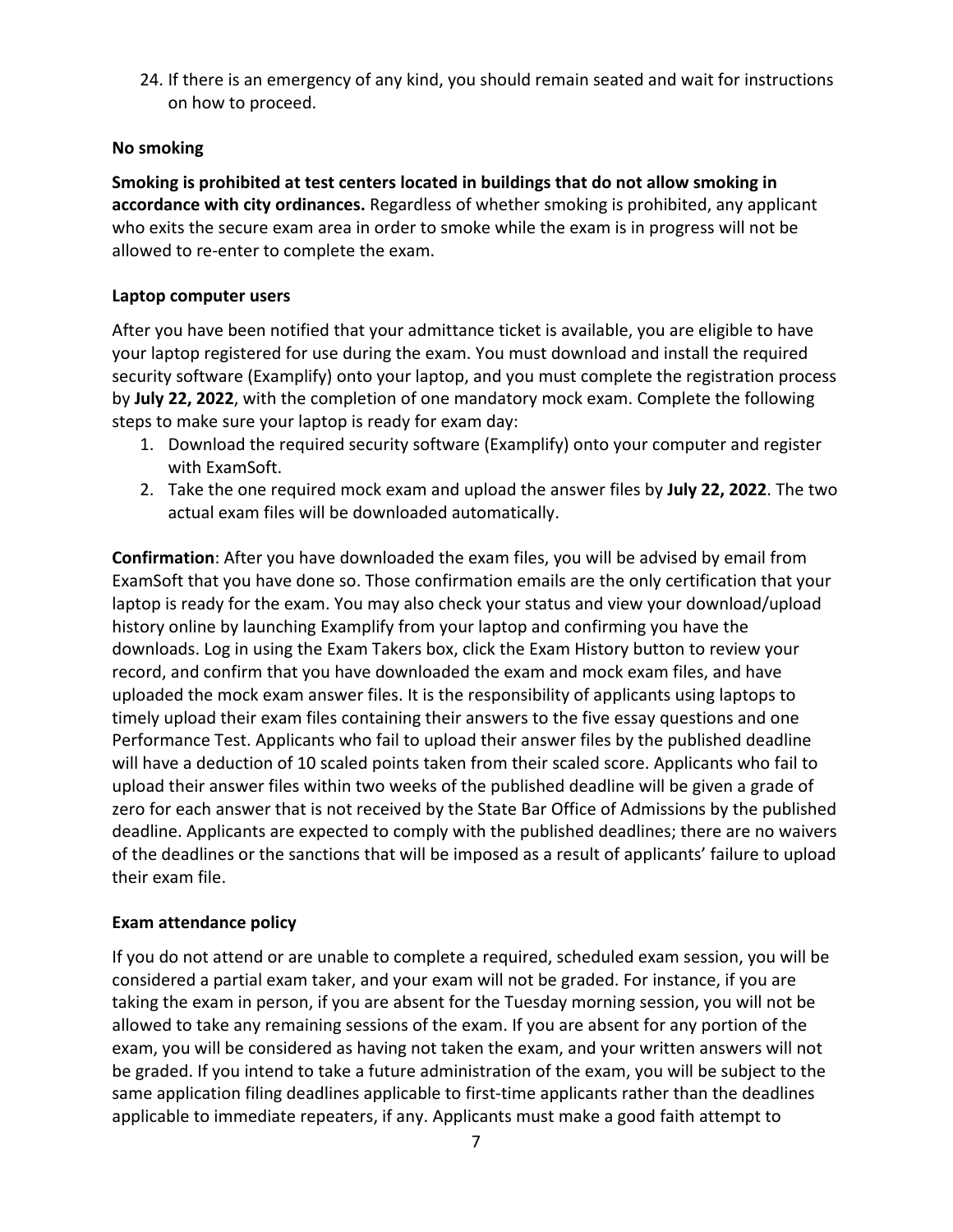complete each session of the exam for which they are present. Failure to do so may lead to receipt of a Chapter 6 Notice and being prohibited from attending any remaining exam sessions.

## **Late arrival to test center**

Applicants arriving at the test center after one hour of testing time has elapsed will not be permitted to enter the test center for any portion of the exam.

## **Address change**

Applicants are encouraged to notify the Office of Admissions of a change of address as soon as possible. Applicants are able to update their admissions file with the new address by accessing their account through the **[Applicant](https://admissions.calbar.ca.gov/s/login/) Portal**.

## **Moral Character**

The Admissions Rules require a positive moral character determination before the CBE may recommend that an applicant be admitted to practice law. The process is initiated by filing an Application for Determination of Moral Character. The processing of these applications generally takes a minimum of 180 days and sometimes longer to complete. If you have not already filed a moral character application, you should do so now to avoid delays in your admission to practice law if you are successful on the California Bar Exam. The application must be filed online through your [Applicant Portal.](https://admissions.calbar.ca.gov/s/login/)

#### **Admittance ticket**

Applicants will receive an email alerting them when admittance tickets are ready to be printed. The admittance ticket can be located in the exam case record through the [Applicant](https://admissions.calbar.ca.gov/s/login/) Portal.

#### **Further communication**

For particular questions regarding your status or the other requirements for admission, you should contact the State Bar's Office of Admissions by sending an email directly from your **Applicant Portal**. If you need to contact the office by phone, please use one of the following numbers:

# **Los Angeles**

845 South Figueroa Street Los Angeles, CA 90017 213-765-1500

## **San Francisco** 180 Howard Street San Francisco, CA 94105 415-538-2300